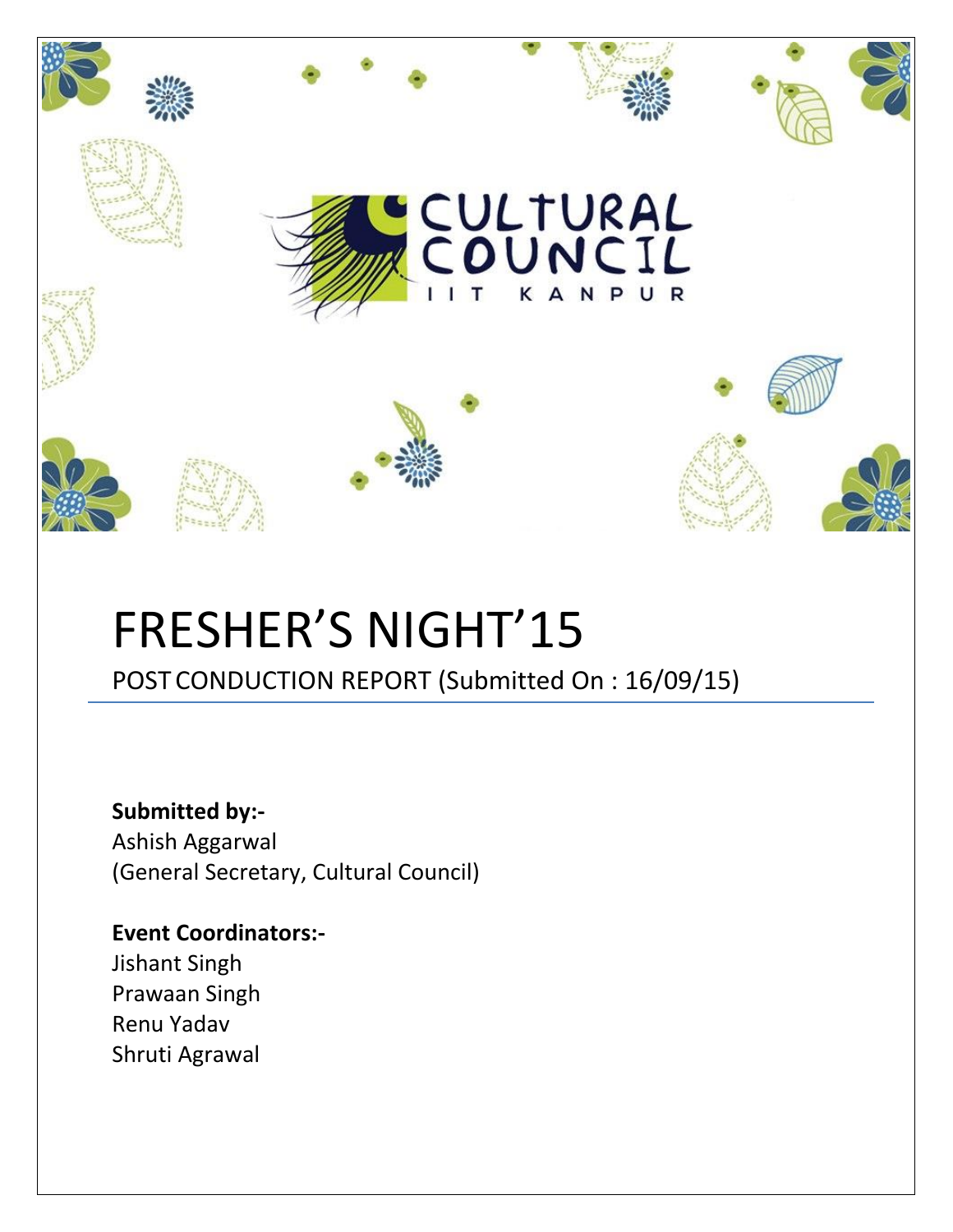

## **CULTURAL COUNCIL Students' Gymkhana | IIT Kanpur**



### **Ashish Aggarwal | General Secretary**

#### INTRODUCTION

- Fresher's Night'15 was conducted successfully in two days  $8<sup>th</sup>$  and  $9<sup>th</sup>$  August'15.
- Theme of the event was "SUPER HEROES".
- The show started with lamp-lighting by Director of the institute Prof. Indranil Manna.
- Attended by Prof. Vimal Kumar, Prof. A.K. Ghosh, Prof. Shalabh, Prof. Deepu Philip, Prof. M. K. Ghorai and Security Officer Mr. Sandeep Shivhare.
- The practices and the events conducted well in the all-time presence of our respected DOSA sir Prof. A.R. Harish.
- Duration of the programme: 3.5 hours (7:30 p.m. to 11:00 p.m.)
- Duration of the DJ night: 2.5 hours (7:30 p.m. to 10:00 p.m.)

#### WHAT WAS NEW?

- DJ organized on the second day at Hall 1 Parking Lot. Appreciated by Students, DOSA and other faculty members
- Prize distribution: Creative writing, To-do at home competitions
- Wall Paintings by FAC
- Mime by Dramatics Club was an initiative for Club itself
- Freshers get chance to play DJ

#### FINANCIAL DETAILS:

| <b>HEAD</b>          | <b>AMOUNT</b> |
|----------------------|---------------|
| <b>FINE ARTS</b>     | 15,180        |
| <b>DJ AND LIGHTS</b> | 44,100        |
| <b>REFRESHMENTS</b>  | 8,020         |
| <b>DRAMATICS</b>     | 2,205         |
| <b>TENT HOUSE</b>    | 6,000         |
| <b>TOTAL</b>         | 58,249        |

#### TOTAL EXPENDITURE: Rs. 75,505/-

E m a i l i d : c u l s e c y @ i i t k . a c . i n P h o n e N o . : + 9 1 8 0 9 0 1 2 1 2 5 4